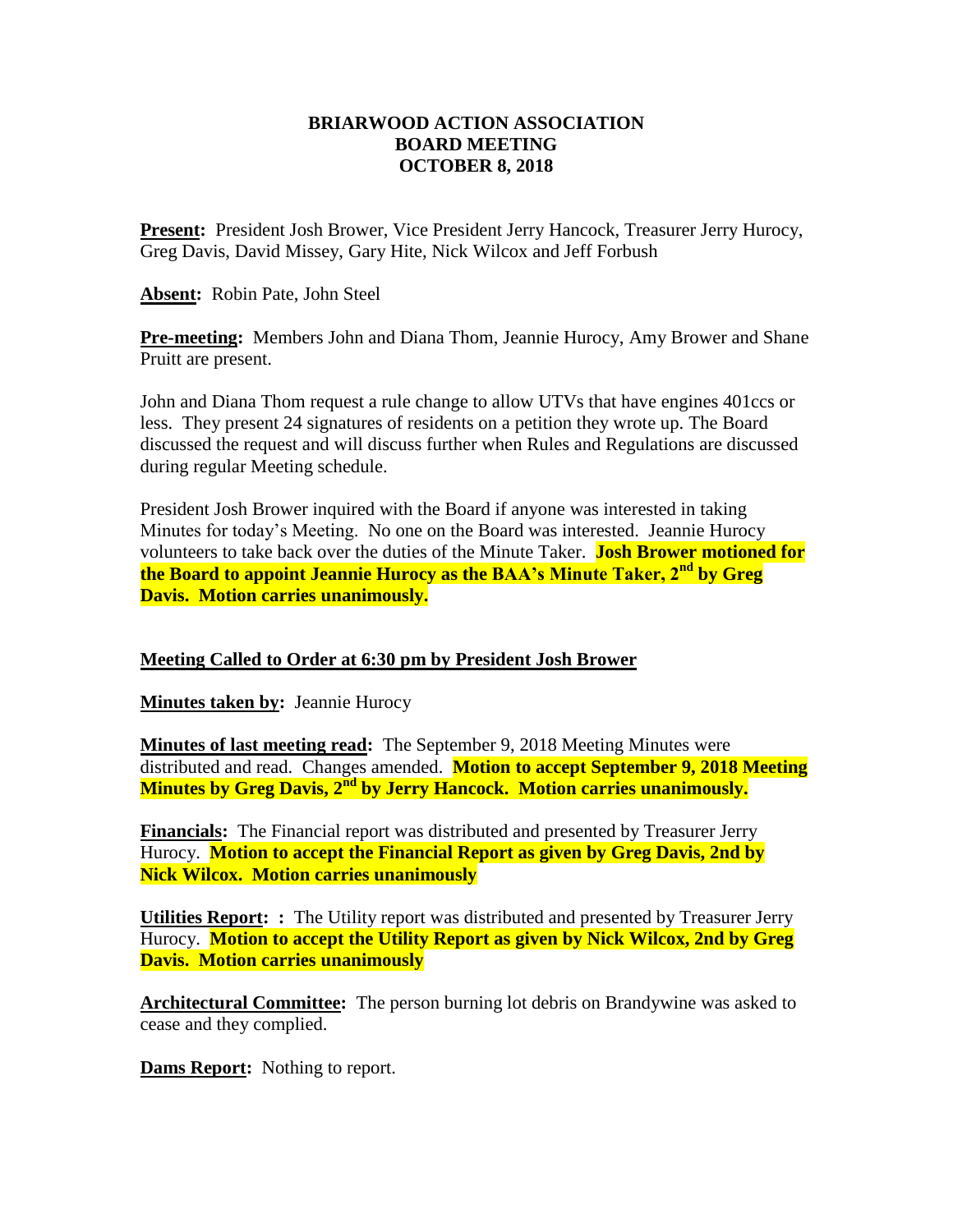**Lake and Beach Report:** Nothing to report.

**Security Report:** Jeff Forbush has been asking Briarwood residents to participate in the Neighborhood Watch Program he is developing and has had great response. The Board discussed funding for signs. **Jerry Hurocy Motions to allow up to \$500 for expenses for Neighborhood Watch Program, 2nd by Gary Hite. Motion carries unanimously.**  Jeff Forbush will look into ordering signs for the Neighborhood Watch Program.

**Rules and Regulations:** The Rules and Regulations have been updated and will be placed on the Briarwood Website.

The Board discussed the rule change that Diana and John Thom proposed. Due to the presentation of only signatures and not actual Members being present to support this rule change, the Board decided the rule will remain as is. Jerry Hurocy will inform Diana and John Thom of the Board's decision.

**Website:** The updated Rules and Regulations will be posted on website.

**Roads:** Board Members are still acquiring bids for asphalt sealing.

The Back entrance has been started. Jerry Hurocy will discuss what the excavator will do with the rock and dirt that he will be moving.

Discussed filling an area that is washing out by the spillway and possibly using excavated rock and dirt to fill with.

(Maintenance) Jason Gianladis' would like to use 1" minus rock vs. 1" clean rock on certain areas of the roads where he thinks it would be more beneficial. The Board discussed this. Jerry Hurocy will inform Jason to use his best judgment when using rock on the roads.

Gary Hite volunteers to be in charge of deciding if Briarwood road conditions need snow plowing, the use of an ice melt product, etc. and will contact the company we have a contract with for this.

**Park and Entrance:** Nothing to report.

**The Board went into Closed Session to discuss Legal, Lots and Back Dues.**

**The Board returned to Open Session.**

**Old Business:** Nothing to report.